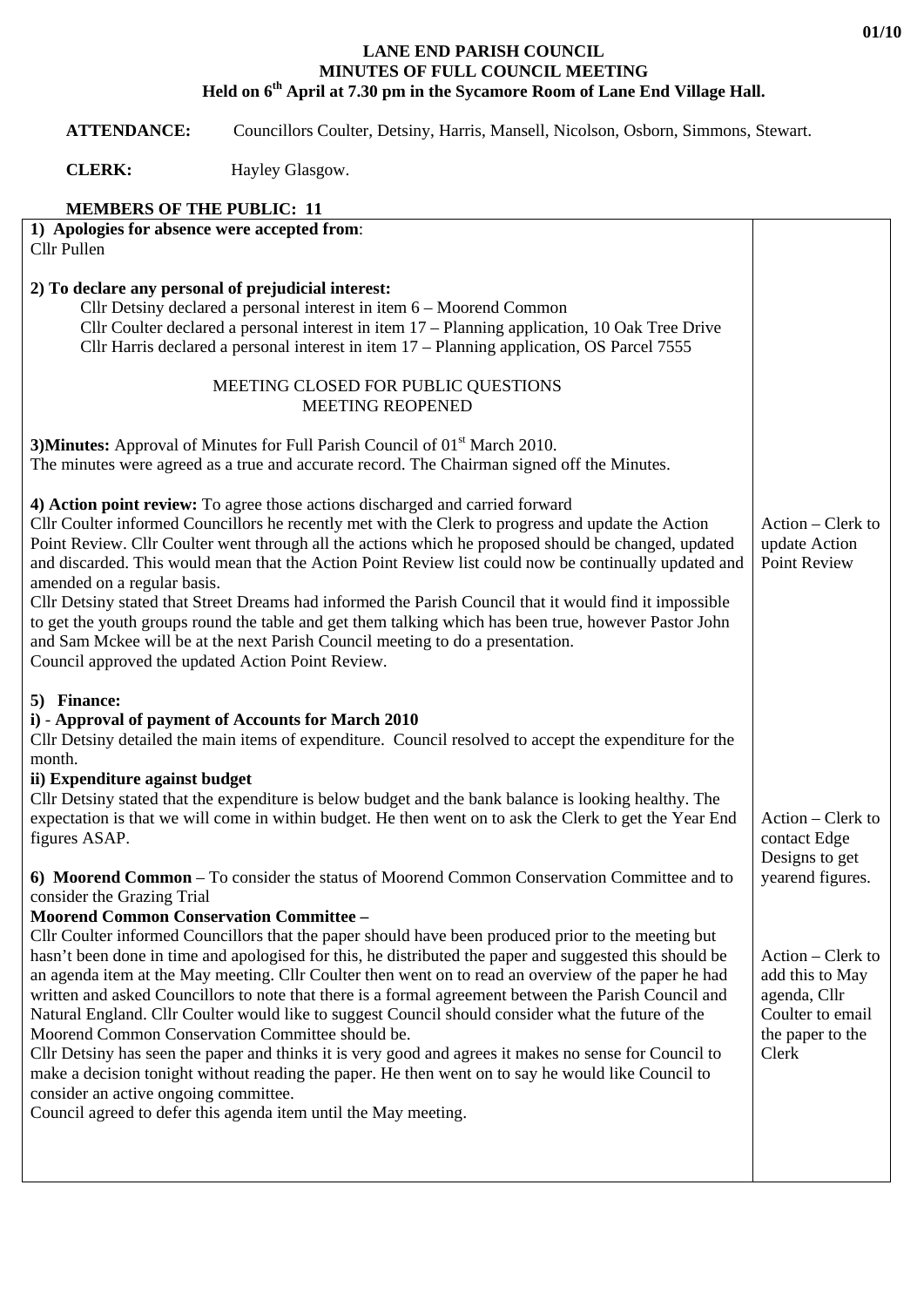| <b>Grazing Proposal</b>                                                                                                                                                                                                                                                                                                                                                                                                                                                                                                                                                                                                                                                                                                                                                                                                                                                                                                                                                                                                                                                                                                                                                                                                                                                                                                                                                                                                                                                                                                                                                                                                                                                                                                                      | 02/10                                                                                                                                                                                                          |
|----------------------------------------------------------------------------------------------------------------------------------------------------------------------------------------------------------------------------------------------------------------------------------------------------------------------------------------------------------------------------------------------------------------------------------------------------------------------------------------------------------------------------------------------------------------------------------------------------------------------------------------------------------------------------------------------------------------------------------------------------------------------------------------------------------------------------------------------------------------------------------------------------------------------------------------------------------------------------------------------------------------------------------------------------------------------------------------------------------------------------------------------------------------------------------------------------------------------------------------------------------------------------------------------------------------------------------------------------------------------------------------------------------------------------------------------------------------------------------------------------------------------------------------------------------------------------------------------------------------------------------------------------------------------------------------------------------------------------------------------|----------------------------------------------------------------------------------------------------------------------------------------------------------------------------------------------------------------|
| The meeting was closed for a few minutes while the Moorend Common Wardens (Katy Dunn & Emily                                                                                                                                                                                                                                                                                                                                                                                                                                                                                                                                                                                                                                                                                                                                                                                                                                                                                                                                                                                                                                                                                                                                                                                                                                                                                                                                                                                                                                                                                                                                                                                                                                                 |                                                                                                                                                                                                                |
| Davis) clarified a couple of items.                                                                                                                                                                                                                                                                                                                                                                                                                                                                                                                                                                                                                                                                                                                                                                                                                                                                                                                                                                                                                                                                                                                                                                                                                                                                                                                                                                                                                                                                                                                                                                                                                                                                                                          |                                                                                                                                                                                                                |
| Cllr Mansell stated in 2008 he attended a forum about Grazing and he would like to re-submit a page                                                                                                                                                                                                                                                                                                                                                                                                                                                                                                                                                                                                                                                                                                                                                                                                                                                                                                                                                                                                                                                                                                                                                                                                                                                                                                                                                                                                                                                                                                                                                                                                                                          |                                                                                                                                                                                                                |
| from the forum for background info.                                                                                                                                                                                                                                                                                                                                                                                                                                                                                                                                                                                                                                                                                                                                                                                                                                                                                                                                                                                                                                                                                                                                                                                                                                                                                                                                                                                                                                                                                                                                                                                                                                                                                                          |                                                                                                                                                                                                                |
| Council agreed to the proposed grazing trial period.                                                                                                                                                                                                                                                                                                                                                                                                                                                                                                                                                                                                                                                                                                                                                                                                                                                                                                                                                                                                                                                                                                                                                                                                                                                                                                                                                                                                                                                                                                                                                                                                                                                                                         |                                                                                                                                                                                                                |
| 7) Wycombe Air Park: To note and consider what actions LEPC should take<br>As there is a lot of public interest Cllr Coulter asked Council if we can move this agenda item from 9 to<br>7, Council agreed.<br>Cllr Detsiny stated that it seems to him that WDC are entering into a period of consultation and are<br>looking at options, they do not specifically say who they are going to consult. The Parish Council<br>should make it clear to WDC that we are one of the largest areas which this will affect and should be<br>kept informed.<br>Cllr Harris stated that Lane End has enough issues with car parking without this impacting the village as<br>well.<br>Cllr Detsiny stated that it is possible that WDC will make a decision to have a sports stadium with a<br>large housing estate and combined with some aircraft movements.<br>Cllr Coulter suggested that the Parish Council should formally write to WDC to express our potential<br>interest with our parish being in the immediate vicinity and ask to be kept informed and consulted on all<br>aspects of the airpark, the letter should be addressed to Jerry Unsworth & Charles Brockelworth,<br>Paul Goodman, Bob Woollard and both District Councilors should be copied into the letter.<br>Cllr Nicolson commented it should be kept as an agenda item even if we don't have a reply.<br>Council resolved that a letter should be sent by the Clerk.                                                                                                                                                                                                                                                                                                     | Acton – Clerk to<br>send a letter to<br>WDC regarding<br>Wycombe Air<br>Park                                                                                                                                   |
| 8) Bus Shelters: To consider the recommendations<br>Cllr Stuart went through costings of the bus shelters, what the Parish Council has spent on repairs to<br>date and various costs to repair or remove.<br>Cllr Stewart's recommendation is to repaint the bus shelters and remove the perspex panels completely.<br>Cllr Coulter suggested that some people will not welcome the panels being taken away.<br>The Clerk pointed out that the panels can be un-bolted and then re-instated if needed. The Clerk<br>suggested that if Council decides to take the panels away the good panels should be stored in case they<br>are needed to be put back in, the damage panels can be disposed of, new replacement panels can be<br>ordered if needed.<br>Council resolved to remove the panels and store those that are not damaged. If the Parish Council<br>decides later to reinstate them, replacement panels can be obtained for the damaged ones discarded.<br>A final quote is needed Cllr Stewart will discuss with the Clerk.                                                                                                                                                                                                                                                                                                                                                                                                                                                                                                                                                                                                                                                                                                      | Action – Clerk to<br>get final quotes                                                                                                                                                                          |
| 9) Village Hall: To consider funding request<br>Cllr Nicolson and Cllr Detsiny met with the Village Hall representatives to discuss their costs.<br>Cllr Nicolson reported the Village Hall have had two emergency issues, to replace the heating system<br>and to replace the fire doors which are not fit for purpose. They have put forward a proposal to<br>contribute to those two emergency items. The Parish Council has no representation for the village hall<br>committee at present. Cllr Nicolson and Cllr Detsiny stated the Parish Council should make a<br>contribution towards the Village Hall.<br>Cllr Harris stated the village hall should also apply for grants elsewhere as they are available from<br>different places, they need to look and find where they are. Cllr Detsiny stated that for a village of our<br>size we have a dilapidated LESA building, an under used Youth and Community Centre and the Village<br>Hall which needs money to be spent on it. Cllr Stewart stated that the Parish Council should pull these<br>resources all together and get advice on what we should do. There is recognition that the village hall<br>plays an important part in the community.<br>The Parish Council agreed Cllr Nicolson will be PC representative for the Village Hall Committee and<br>the question of funding should be referred to the Spending Priorities Group which will meet in April<br>and will then come back in the May meeting with recommendations<br>Cllr Coulter asked the Clerk to advise the Village Hall Committee the Parish Council are considering a<br>donation and that it would like to propose Cllr Nicolson to join the Committee as a representative of the<br>Parish Council. | $Action -$<br>Spending<br>Priorities Group<br>to give<br>recommendations<br>at May meeting.<br>Clerk to write to<br>the Village Hall<br>Action - Clerk to<br>write to Parking<br>Manager at WDC<br>for advice. |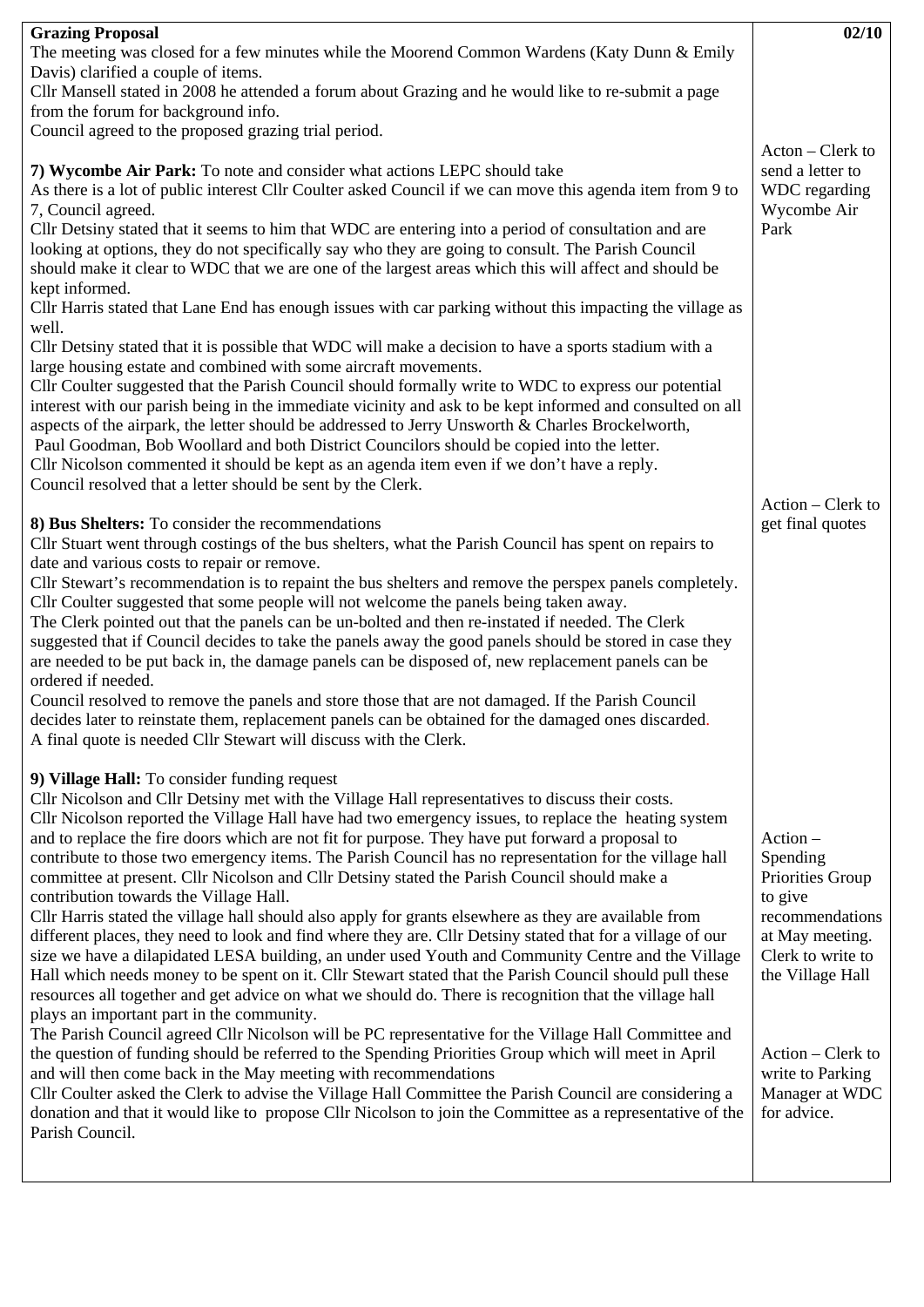| 10) Village Car Parking: To consider whether to conduct a survey                                                                                                                                           | 03/10                 |
|------------------------------------------------------------------------------------------------------------------------------------------------------------------------------------------------------------|-----------------------|
| Cllr Coulter stated the problems with car parking within the village and then went on to suggest LEPC                                                                                                      |                       |
| commission a survey to better understand the problem. Cllr Detsiny pointed out that if LEPC conducts a                                                                                                     |                       |
| survey it needs to be actionable and the problem needs to be rectified. The Village Hall car park, main                                                                                                    |                       |
| car park opposite and parking outside the newsagent are the major issues with parking. LEPC needs to                                                                                                       |                       |
| contact WDC for advice on survey methodology.                                                                                                                                                              | Action - Clerk to     |
| Council resolved to set a provisional budget of £1000.                                                                                                                                                     | contact Barclays      |
| Council agreed to consult the Parking Manager at WDC as a first port of call.                                                                                                                              | bank and arrange      |
| 11) To consider which bank to transfer £50,000 into an instant access savings account                                                                                                                      | paperwork.            |
| The Parish Council resolved to put £50,000 into Barclays Instant Access Savings Account.                                                                                                                   |                       |
| 12) Financial Regulations: To agree new wording                                                                                                                                                            |                       |
| The Parish Council approved the wording changes proposed.                                                                                                                                                  |                       |
|                                                                                                                                                                                                            | Action – Clerk to     |
| 13) APM: Suggestions on what we can do                                                                                                                                                                     | write agenda and      |
| Cllr Coulter reported he would do a report which will be available in hard copy and a presentation,                                                                                                        | ask Councillors       |
| Cllr Detsiny would do a finance presentation.                                                                                                                                                              | to present            |
| Other Suggestions put forward are - what we spend our money on, Wycombe airpark – someone to                                                                                                               | various subjects.     |
| report the facts, report on Moorend Common, invite the police to do a NAG update, update on the                                                                                                            |                       |
| Parish plan, update from the Spending priorities group.                                                                                                                                                    |                       |
| The Parish Council agreed the Clerk should put an agenda together.                                                                                                                                         |                       |
|                                                                                                                                                                                                            | Action-Spending       |
| 14) Clerk's report: including Correspondence and Reports received                                                                                                                                          | Priorities Group      |
| Cllr Stewart offered to collect the tree which has been awarded to LEPC and let Clerk know what type                                                                                                       | to look at quotes     |
| of tree it is.                                                                                                                                                                                             | and report            |
| The Spending Priorities Group also agreed to look at the playground at LESA and the quotes which                                                                                                           | recommendations       |
| have been provided and report back their recommendations at the May meeting.                                                                                                                               | at May meeting.       |
|                                                                                                                                                                                                            |                       |
| 15) Invitations to Meetings and Reports received: To confirm attendees & agreement on                                                                                                                      |                       |
| Consultations received                                                                                                                                                                                     |                       |
| Cllr Mansell requested minutes of WDALC meeting held on 16/03/10.                                                                                                                                          |                       |
|                                                                                                                                                                                                            |                       |
|                                                                                                                                                                                                            |                       |
| 16) Matters raised by Councillors                                                                                                                                                                          |                       |
| Cllr Detsiny reported he had asked Katy Dunn to meet with Mike Henson to revamp the LEPC website.                                                                                                          |                       |
| Cllr Harris reported there seems to be an operation of a coach business on the Marlow Road on the right                                                                                                    | Action – Clerk to     |
|                                                                                                                                                                                                            | write to Jean         |
| hand side. The Parish Council is not aware of an operator's license present or pending.<br>The Parish Council resolved to contact WDC informally to ask advice and if this was needed for it to be         | Teesdale and          |
| raised in a formal way. This is agricultural land and it's not being used for agricultural purposes there                                                                                                  | WDC regarding         |
| are also environmental issues. Clerk to contact Jean Teesdale and WDC on how best to take this                                                                                                             | the coach             |
| forward.                                                                                                                                                                                                   | operation.            |
|                                                                                                                                                                                                            | Action – Clerk to     |
| Cllr Coulter reported on the pelican crossing at Cadmore End School. The School has received concerns                                                                                                      | send letter of        |
| from Cadmore End residents about having a pelican crossing and the urbanization of Cadmore End but<br>the main concern is the parking of cars on the common. The school has engaged residents in a dialog. | regret to Lane        |
|                                                                                                                                                                                                            | <b>End Conference</b> |
| Cllr Coulter also reported there was a mugging on Simmons Way, a student was attacked by two people                                                                                                        | Centre.               |
| one of whom had a knife, the student regrettably suffered nasty injuries and has now returned home.<br>Clerk to send a letter of regret to the Conference Centre (EJEF) that this incident had happened.   | Action – Clerk to     |
| Cllr Coulter also reported LEPC had received a letter of interest regarding becoming a Councillor from                                                                                                     | arrange meetings      |
| a resident of Cadmore End and another from Bolter End, Cllr Coulter, Cllr Harris and Cllr Simmons                                                                                                          | to potential new      |
| have agreed to meet with the candidates. Clerk to arrange the meetings.                                                                                                                                    | Councillors.          |
|                                                                                                                                                                                                            |                       |
| 17) Planning: To consider new applications and receive Wycombe District Council Decisions and A                                                                                                            |                       |
|                                                                                                                                                                                                            |                       |
| <b>New Applications</b>                                                                                                                                                                                    |                       |
| 10/050309/VCDN – The New Bungalow – Application to vary Condition 05 (Access) of                                                                                                                           |                       |
| PP 96/06372/FUL for the erection of 1 x 3 bed detached bungalow and garage to allow creation of                                                                                                            |                       |
| new access from Nursery Close                                                                                                                                                                              |                       |
| Application objection – there is an existing access point                                                                                                                                                  |                       |